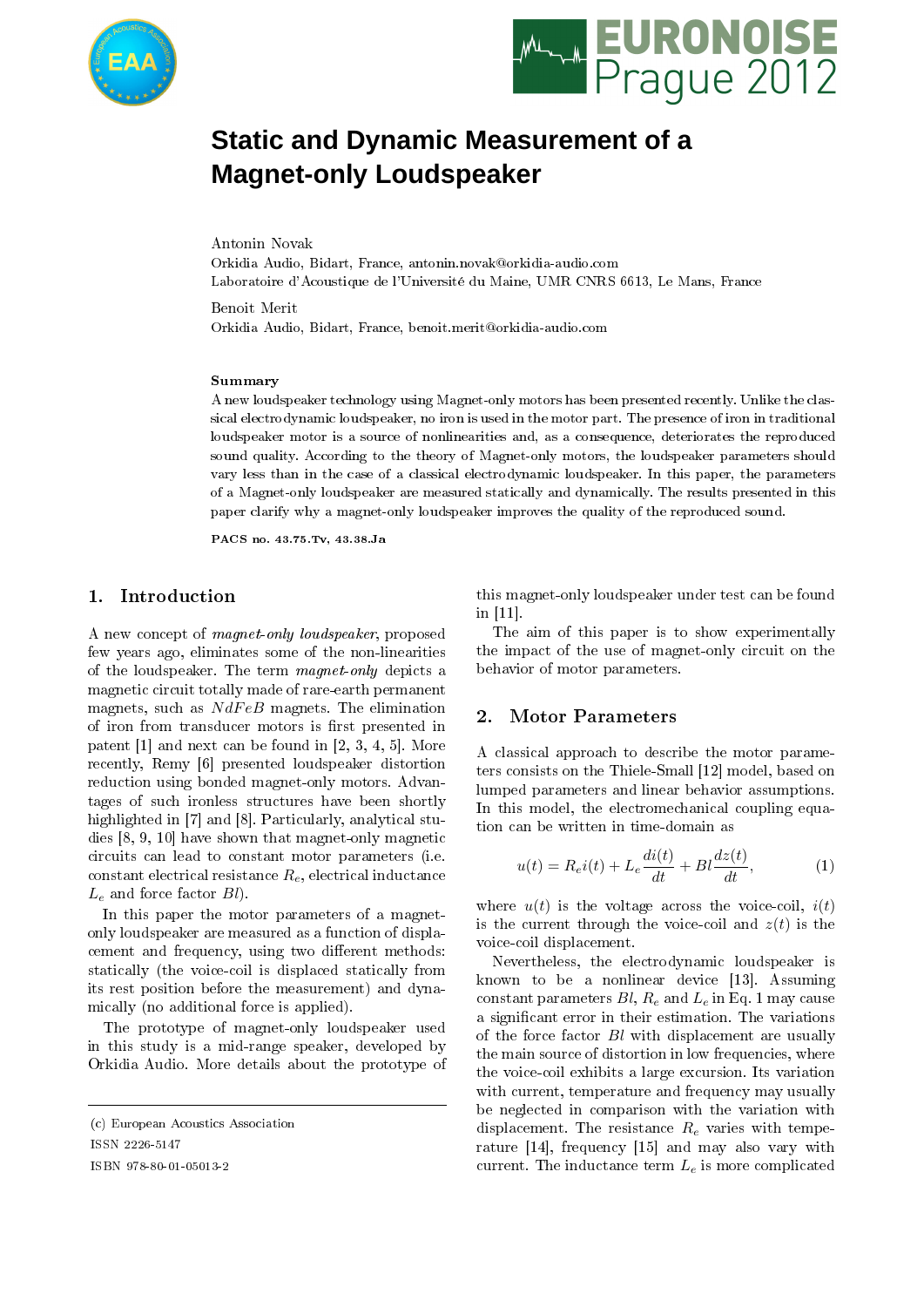

Figure 1. Block schema of the measurement of motor parameters.

due to the presence of eddy currents and due to its dependence on displacement, current, temperature and frequency [13, 16].

In the following, an experimental setup allowing the measurement of the motor parameters and their variations is presented.

## 3. Experimental Bench

The experimental setup for the measurement of motor parameters is depicted in Fig. 1. The generation and acquisition of signals are carried out by a Sound card RME Fireface 400, with sampling frequency 192 kHz, dynamic range of 110 dB (RMS unweighted) and total harmonic distortion less than 0.001 %. Before driving the loudspeaker, the excitation signal is ampli fied using Devialet D-Premier amplifier, with signal to noise ratio 130 dB unweighted and total harmonic distortion at full power  $(240 \text{ W})$  less than 0.001 %. This equipment ensures a high precision measurement.

To measure the current, a Current Probe Fluke i50s with insertion impedance lower than  $10 \text{ m}\Omega$  within the audible bandwidth is used. In addition, a single-point vibrometer Polytec (OFV-503, OFV-505) is used to make non contact measurement of the diaphragm vibrations.

### 4. Quasi-Static Measurements

In this paper the motor parameters of a magnet-only loudspeaker are measured as a function of displacement and frequency. The static method consists in displacing the voice-coil statically from its rest position either mechanically (the voice-coil is blocked in a given position) or electrically (using a DC-offset to displace the voice-coil from its rest position). Such a method is sometimes called quasi-static.

## 4.1. Force Factor Measurement

 $\Box$   $\Box$ In order to measure the variation of the force factor Bl with voice-coil displacement  $z$ , we displace the voiceand we drive the loudspeaker with a low level signal, considering a small voice-coil displacement around its steady position  $z_i$ . Current  $i(t)$  and voltage  $u(t)$  are measured using the experimental setup described in the previous section. In addition, the velocity  $v(t)$  is measured using a single-point vibrometer allowing the estimation of the force factor  $Bl$  [17]. This procedure is repeated for several DC-offsets resulting in several Bl points as a function of the voice coil displacement  $z_i$ .

## 4.2. Resistance and Inductance Measurements

The resistance  $R_e$  and the inductance  $L_e$  of the voicecoil may vary with several parameters, such as frequency, input current, voice-coil displacement, etc. In order to separate these variations from each other, a different measurement process applied. Adding a DCoffset electrically would influence the measured parameters  $R_e$  and  $L_e$  and thus a mechanical displacement must be applied.

First, the voice-coil is blocked mechanically in a given position  $z_i$  in order to avoid any voice-coil displacement. Thus,  $z(t)$  from Eq. (1) is kept  $z(t) = z_i$ during the measurement, leading to  $\frac{dz(t)}{dt} = 0$ . Next, a synchronized swept-sine signal [18] is fed to the loudspeaker and the current  $i(t)$  and the voltage  $u(t)$  are measured. Before entering the loudspeaker, the sweptsine signal is filtered in a linear way (FIR filter) in order to keep the effective value  $I_{eff}$  of the measured current  $i(t)$  constant for all frequencies. Next, the voice-coil is blocked mechanically in another position and the procedure is repeated for the same level of  $I_{eff}$ .

The electric impedance defined as

$$
Z_e(f) = \frac{U(f)}{I(f)},\tag{2}
$$

is calculated for all the measured data.  $U(f)$  and  $I(f)$ are obtained as the first harmonic product, extracting the higher harmonics<sup>1</sup> using the nonlinear convolution procedure [19]. Resistance  $R_e$  and Inductance  $L_e$  are then estimated from

$$
Z_e(f) = R_e(f) + j2\pi f L_e(f).
$$
 (3)

<sup>1</sup> Note, that neglecting the higher harmonics in order to keep the impedance definition valid (in other words considering that the system under test is linear) is incorrect and may lead to misinterpreting the results. Nevertheless, the goal of this paper is to show that the parameters vary less using the magnet-only motor, in the way they are usually interpreted.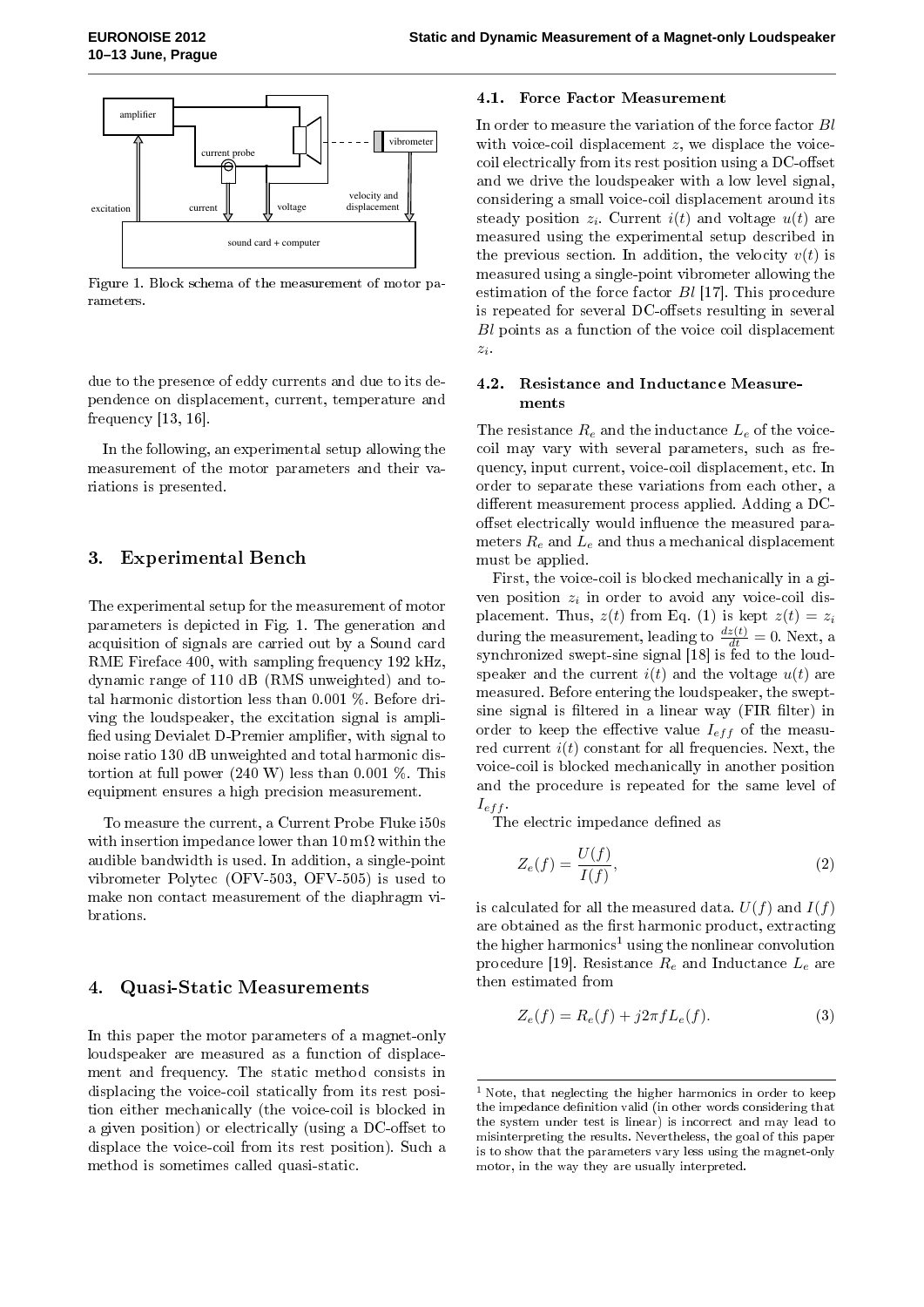

Figure 2. Force factor Bl of the magnet-only loudspeaker as a function of voice-coil displacement (measured data - dots, fit curve - dashed). Static measurement method (above), Dynamic method (below).

## 5. Dynamic Measurements

In order to determine the nonlinear parameters in a dynamic way, the transducer is excited with a multitone signal at low frequencies (20 Hz to 200 Hz) in order to obtain large displacements of the diaphragm. The estimation of nonlinear parameters can be accomplished by system identification techniques [20].

## 6. Results

In this section, we present the results of the static and dynamic measurements of the motor parameters of the magnet-only loudspeaker.

First, the force factor  $Bl$  is measured as a function of displacement by dynamic and static method. Next, the resistance  $R_e$  and inductance  $L_e$  are measured as a function of position using the dynamic measurement and as a function of position and frequency using the static measurement technique.

In order to emphasize the small variations of resistance  $R_e$  and inductance  $L_e$  in the case of the magnetonly motor, these two parameters are also measured for a traditional loudspeaker whose motor part includes iron. The aim is not to compare the performance of both loudspeakers, but to highlight the different behavior of resistance  $R_e$  and inductance  $L_e$ due to different principles.



Figure 3. Resistance  $R_e$  (above) and inductance  $L_e$  (below) as a function of frequency for the traditional and the magnet-only loudspeaker. Results for 9 different blocked voice-coil positions  $z_i$  from -4 mm to 4 mm. The effective value of current is kept constant (50 mA).

#### 6.1. Force Factor Measurement

Fig. 2 shows the force factor Bl of the magnet-only loudspeaker measured in static manner (above) and dynamic manner (below). The magnet-only loudspeaker exhibits a constant force factor  $Bl \simeq 6$  T·m within the whole measured voice-coil displacement region (-4 mm to 4 mm). Both measurement techniques, the static and the dynamic one, give same results.

## 6.2. Resistance and Inductance Measurement - Static Method

In Fig. 3 resistance  $R_e$  (above) and inductance  $L_e$ (below) are depicted as a function of frequency for 9 different blocked voice-coil positions  $z_i$  from -4 mm to 4 mm. The effective value of current is kept constant at 50 mA.

In order to highlight the different behavior of resistance  $R_e$  and inductance  $L_e$  due to different structure of loudspeaker motor, the results from a traditional loudspeaker using iron pole pieces is also presented.

In the case of the traditional loudspeaker, the frequency-dependence of both resistance  $R_e$  and inductance  $L_e$  is significant, whatever the position of the voice-coil in the magnetic circuit. The traditional loudspeaker with iron pole pieces has resistance  $R_e$  starting at 5  $\Omega$  near the very low frequencies and increasing with frequency up to 25  $\Omega$  near 15 kHz.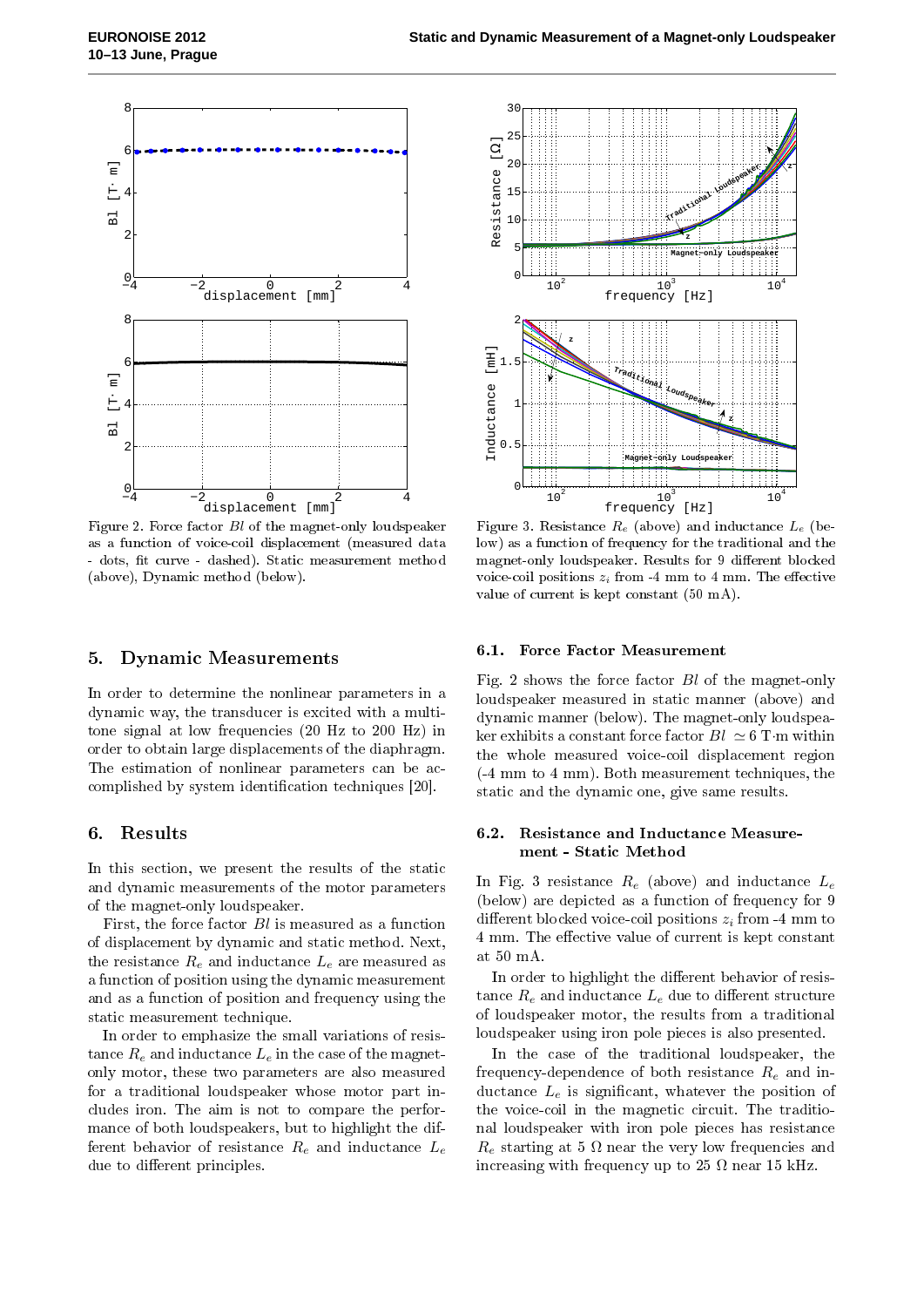

Figure 4. Resistance  $R_e$  (left) and inductance  $L_e$  (right) as a function of displacement for the magnet-only loudspeaker for two different frequencies f=100 Hz and f=3 kHz. The effective value of current is kept constant (50 mA).



Figure 5. Resistance  $R_e$  (left) and inductance  $L_e$  (right) as a function of displacement for the traditional loudspeaker for two different frequencies f=100 Hz and f=3 kHz. The effective value of current is kept constant (50 mA).

The inductance  $L_e$  decreases from 2 mH at low frequencies to 0.6 mH at high frequencies. This variation of both  $R_e$  and  $L_e$  in such a large scale  $(R_e$  is 5 times higher at high frequencies than at low frequencies, whilst  $L_e$  decreases 3 times within the same frequency range) is typical for a traditional electrodynamic loudspeaker due to the eddy currents [15].

The variations of  $R_e$  and  $L_e$  with frequency, in the case of the magnet-only loudspeaker, is signicantly lower, whatever the position of the voice-coil.

Moreover, Fig. 3 reveals a signicant dependence of both parameters  $R_e$  and  $L_e$  on voice-coil displacement in the case of the traditional loudspeaker. Resistance  $R_e$  varies with displacement especially at high frequencies, the variation of  $L_e$  is more obvious at low frequencies.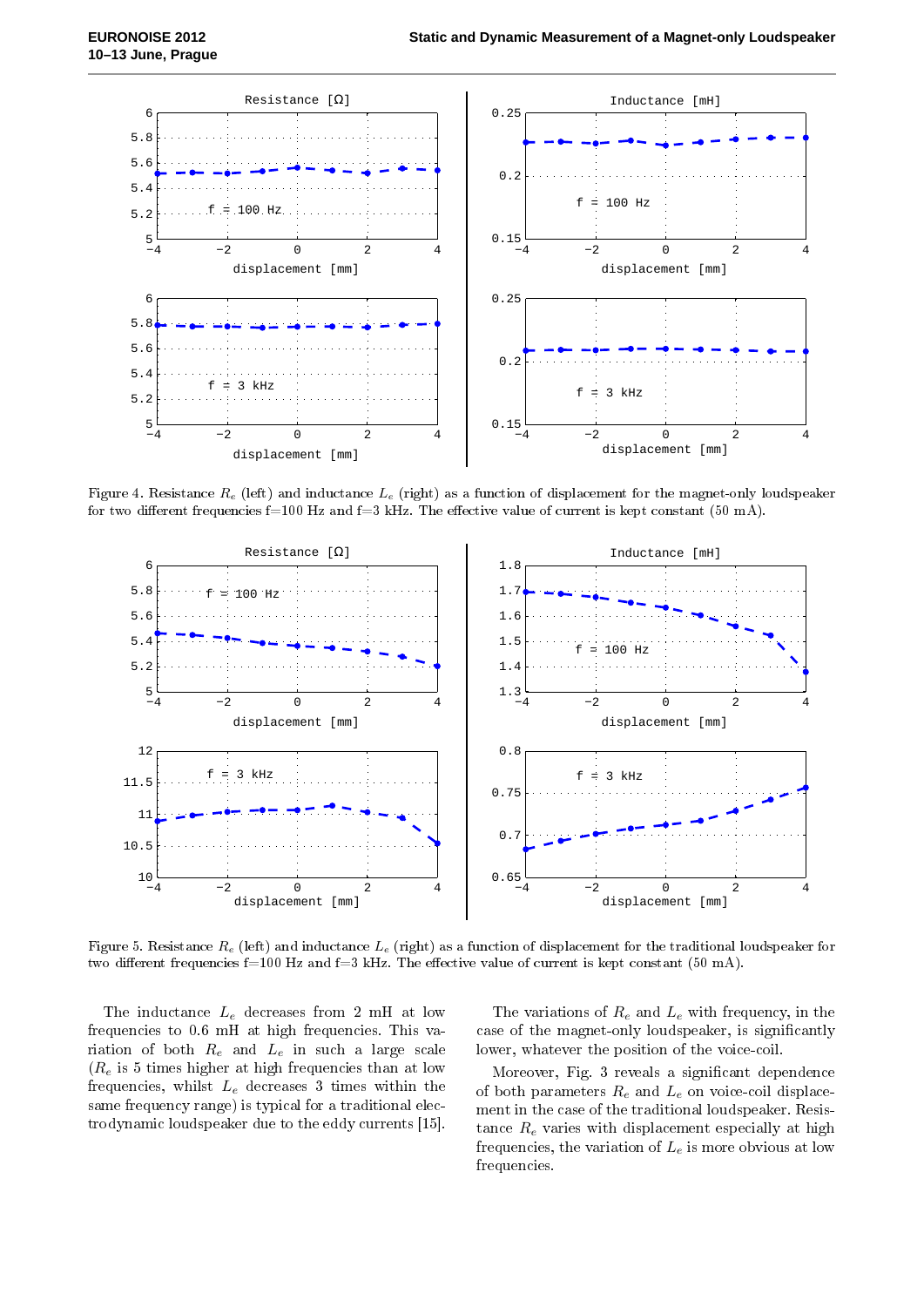

Figure 6. Resistance  $R_e$  as a function of displacement measured in a dynamic manner. Magnet-only loudspeaker above, a traditional loudspeaker below.

In Figs. 4 and 5 resistance  $R_e$  and inductance  $L_e$  are depicted as a function of voice-coil displacement for two arbitrary chosen frequencies 100 Hz and 3 kHz. Almost no dependence on voice-coil displacement can be observed in the case of the magnet-only loudspeaker (Fig. 4). In the case of the traditional loudspeaker (Fig. 5), the variation of both parameters  $R_e$  and  $L_e$ on displacement is obvious.

At lower frequencies (100 Hz), the inductance  $L_e$  is higher when the voice-coil moves towards the motor  $(z<0)$  and lower when the voice-coil moves out  $(z>0)$ , its gradient is negative (Fig. 5). At higher frequencies (3 kHz), the slope of the variation of the inductance  $L_e$  with displacement is positive. The inductance  $L_e$ is lower when the voice-coil moves towards the motor  $(z<0)$  and higher when the voice-coil moves out  $(z>0)$ . No such effect is observed in the case of the magnetonly loudspeaker (Fig. 4).

## 6.3. Resistance and Inductance Measurement - Dynamic Method

In Figs. 6 and 7 the variation of resistance  $R_e$  and inductance  $L_e$  with displacement, measured using the dynamic method, are presented for both types of motors. No variation with displacement is observed in the case of the magnet-only loudspeaker. The inductance  $L_e$  of the traditional loudspeaker varies from from  $1.7 \text{ mH}$  (at -4mm) to  $0.9 \text{ mH}$  (at 4mm), that is a decrease to almost one-half of its value.



Figure 7. Inductance  $L_e$  as a function of displacement measured in a dynamic manner. Magnet-only loudspeaker above, a traditional loudspeaker below.

Comparing the variation of traditional loudspeaker inductance  $L_e$  obtained from the dynamic method (Fig. 7-below) and from the static method at 100 Hz (Fig. 5), we can see that the variation is more important when measured using the dynamic method.

Nevertheless, the static method shows an important variation of traditional loudspeaker's inductance  $L_e$  with frequency (Fig. 3-below), that is not taken into account in the case of a dynamic method. The dynamic measurement method cannot separate the frequency dependence from the dependence on displacement and thus the curves depicted in Figs. 6 and, as such, represents an estimate which is difficult to be interpreted physically.

Since the magnet-only loudspeaker exhibits no variation of resistance  $R_e$  and inductance  $L_e$  with frequency nor displacement in the frequency range where the dynamic method is used, the results from the static and the dynamic method gives the same values in both cases.

# 7. Conclusion

The goal of this paper was to verify the theory of magnet-only loudspeakers using static and dynamic measurements. The analytical studies presented lately [8, 9, 10] predict an important increase of linearity due to almost constant motor parameters. A prototype of